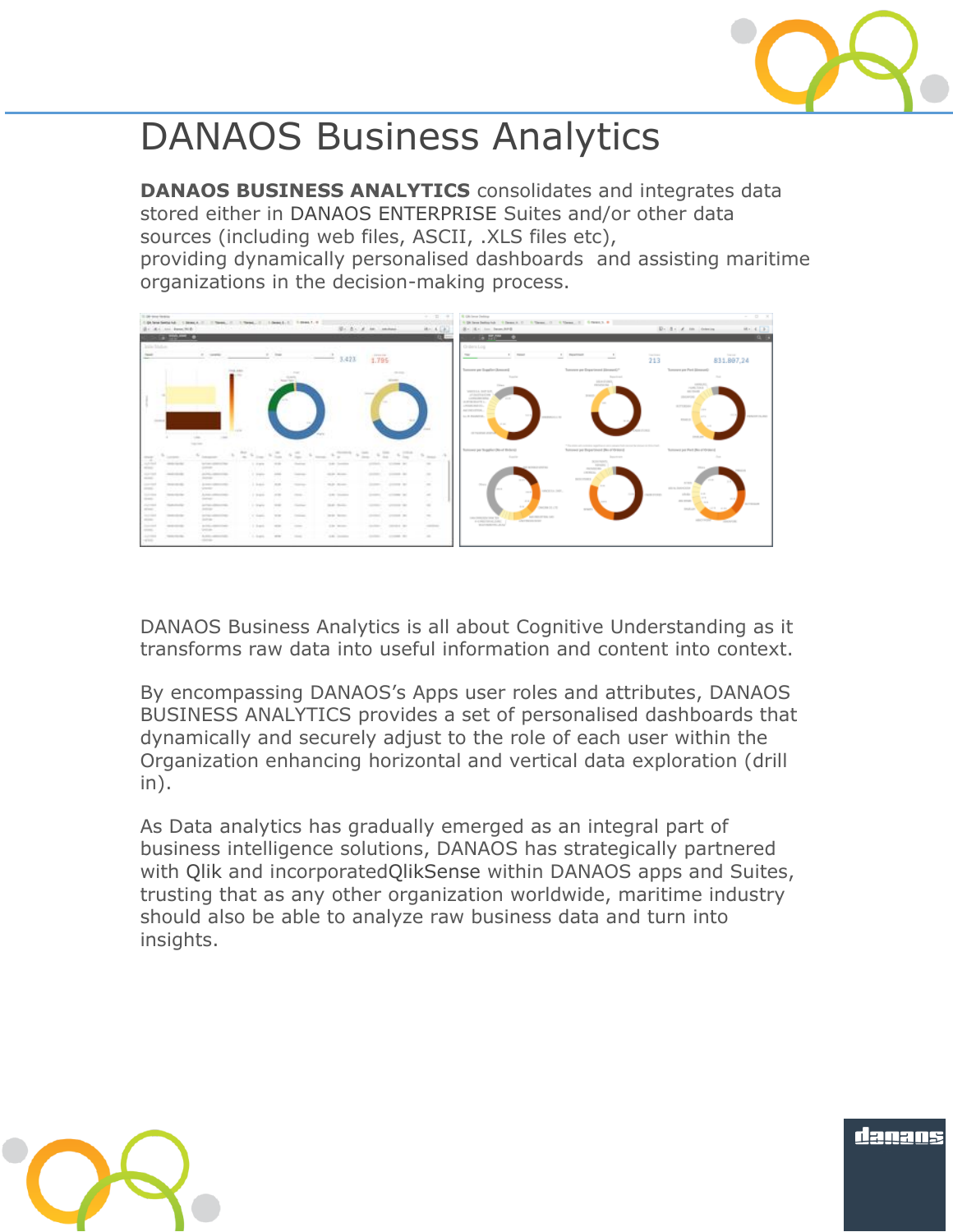



Since analyzing complex business information manually is a humanely impossible task, it is necessary to leverage advanced technology to turn business data into insights. As a result, [DANAOS](http://www.danaos.gr/) has tied-up with [Qlik,](http://www.qlik.com/) the most efficient **fully WEB data analytics and visualization tool**, making **ON-THE-FLY dashboards** available on any device including tablets and smartphones.

In order to ensure efficient integration of information from DANAOS and non-DANAOS data sources, **DANAOS Business Analytics Offering includes pre-configured dashboards for [FINANCIAL](https://danaosmc.wordpress.com/2016/02/23/financial-suite/) – [COMMERCIAL](https://danaosmc.wordpress.com/2016/02/23/commercial-suite/) and [SHIP MANAGEMENT](https://danaosmc.wordpress.com/2016/02/23/ship-management-suite/)  [SUITES](https://danaosmc.wordpress.com/2016/02/23/ship-management-suite/)**.



danans